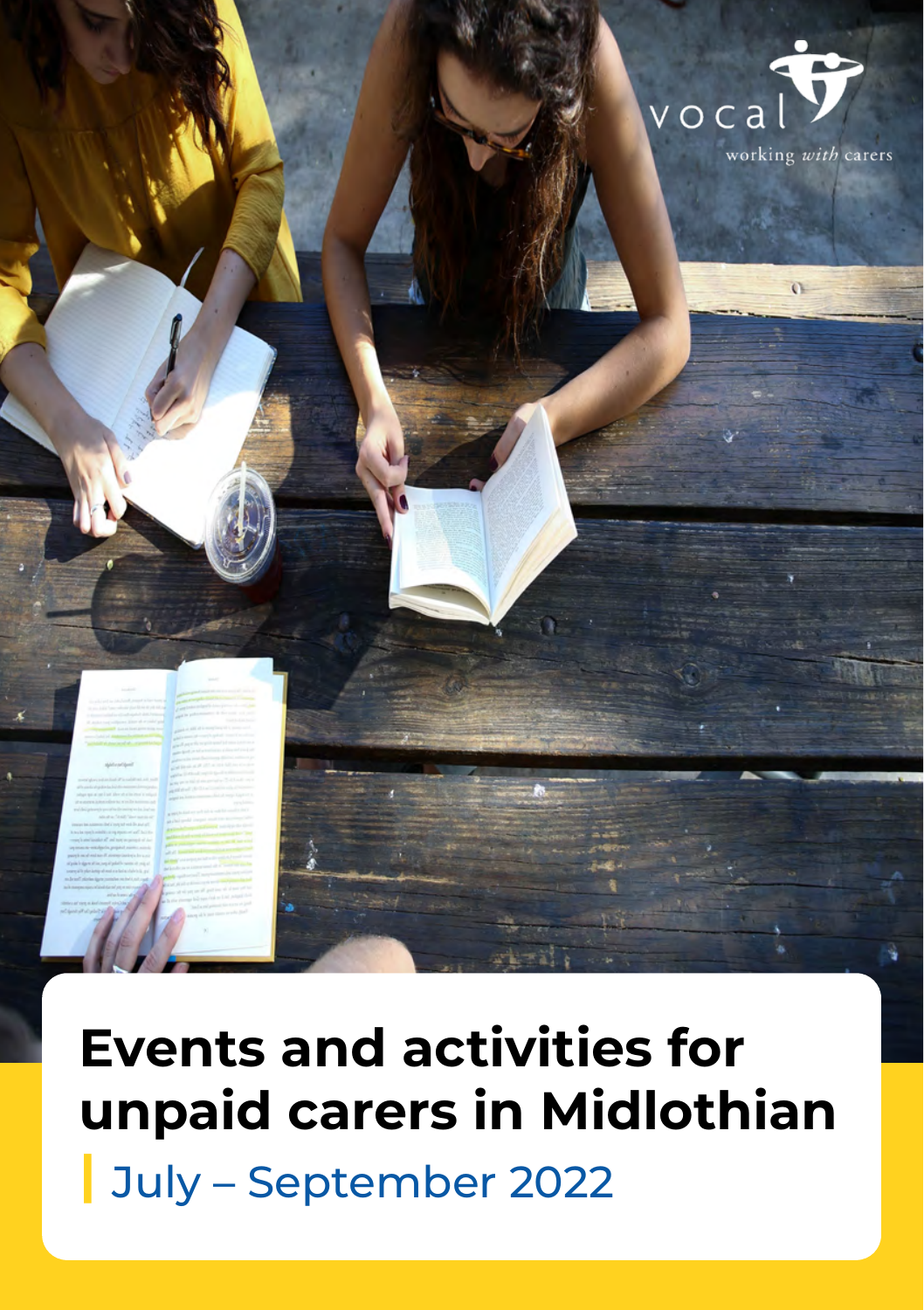# **Welcome**

The courses, events and activities listed in this booklet are free of charge and provided by VOCAL (Voice of Carers Across Lothian) and other training providers.

We aim to meet the needs of unpaid carers through weekly courses, events and one-day seminars with expert speakers and professionals.

For more information about a course or event listed, please contact VOCAL on 0131 663 6869 or email midlothian[@vocal.org.uk](mailto:midlothian%40vocal.org.uk?subject=).

**To book, visit [carerstraining.co.uk](http://www.carerstraining.co.uk) or call 0131 663 6869.**

# **1-2-1 Zoom support to access our online events and activities**

If you have not used Zoom before, we can help you set up Zoom on your own device so you can access any of our online events and activities. For more information or to book an appointment, call us on 0131 663 6869 or email [midlothian@vocal.org.uk.](mailto:midlothian%40vocal.org.uk?subject=1-2-1%20Zoom%20Support)

# **Where to find us**

Midlothian Carer Centre 30/1 Hardengreen Estate Dalkeith EH22 3NX





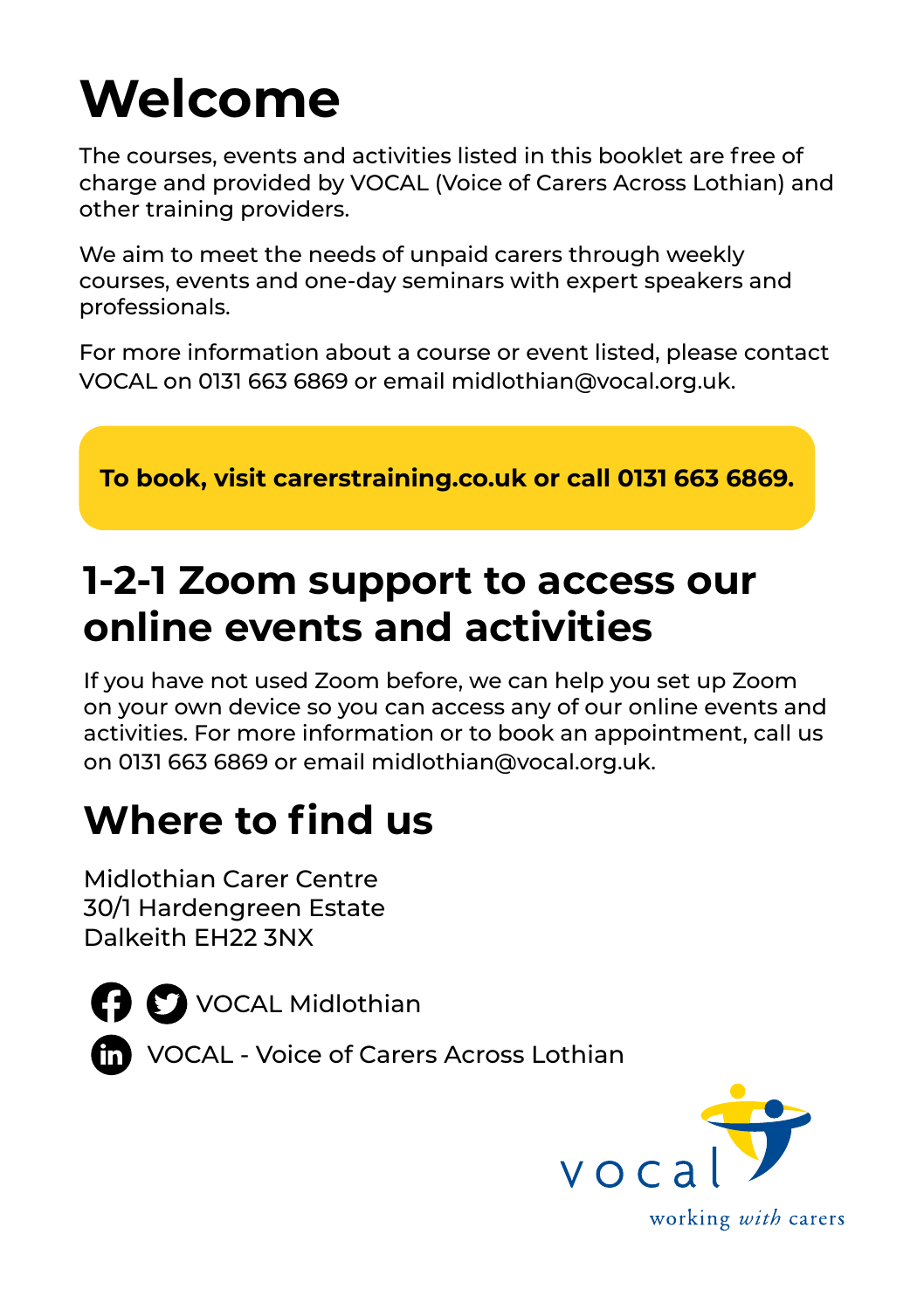

# **Carer cuppa morning**

#### **Wed 6 Jul | 10am - 12pm | Midlothian Carer Centre**

Enjoy a cuppa and chat with other carers and some time for yourself! Relaxed and friendly space to share stories, ideas and life hacks.

# **Carer Action Midlothian (CAM)**

#### **Wed 13 Jul | 10.30am - 12pm | On Zoom**

Come along and share your experiences, whether good or bad, to help make a difference and shape local services in the future.

# **Become a community seller on eBay**

#### **Tue 19 Jul | 1.30pm - 2.30pm | On Zoom**

Figured out how to buy and sell on eBay? Debbie from Treasure Tree will explain how VOCAL can help you to generate profit for yourself, and also give something back.

# **Introduction to writing**

#### **Wed 20 Jul | 6.30pm - 7.30pm | On Zoom**

Janette Donoghue will teach you about the different kinds of writing and how you can start writing too. This activity is for those who have never written before or are new to writing.

# **Carer craft group**

#### **Thu 21 Jul | 10am - 12pm | Midlothian Carer Centre**

The group will be making bracelets from recycled materials, but if you prefer to bring your own craft activity and enjoy a blether, then please do.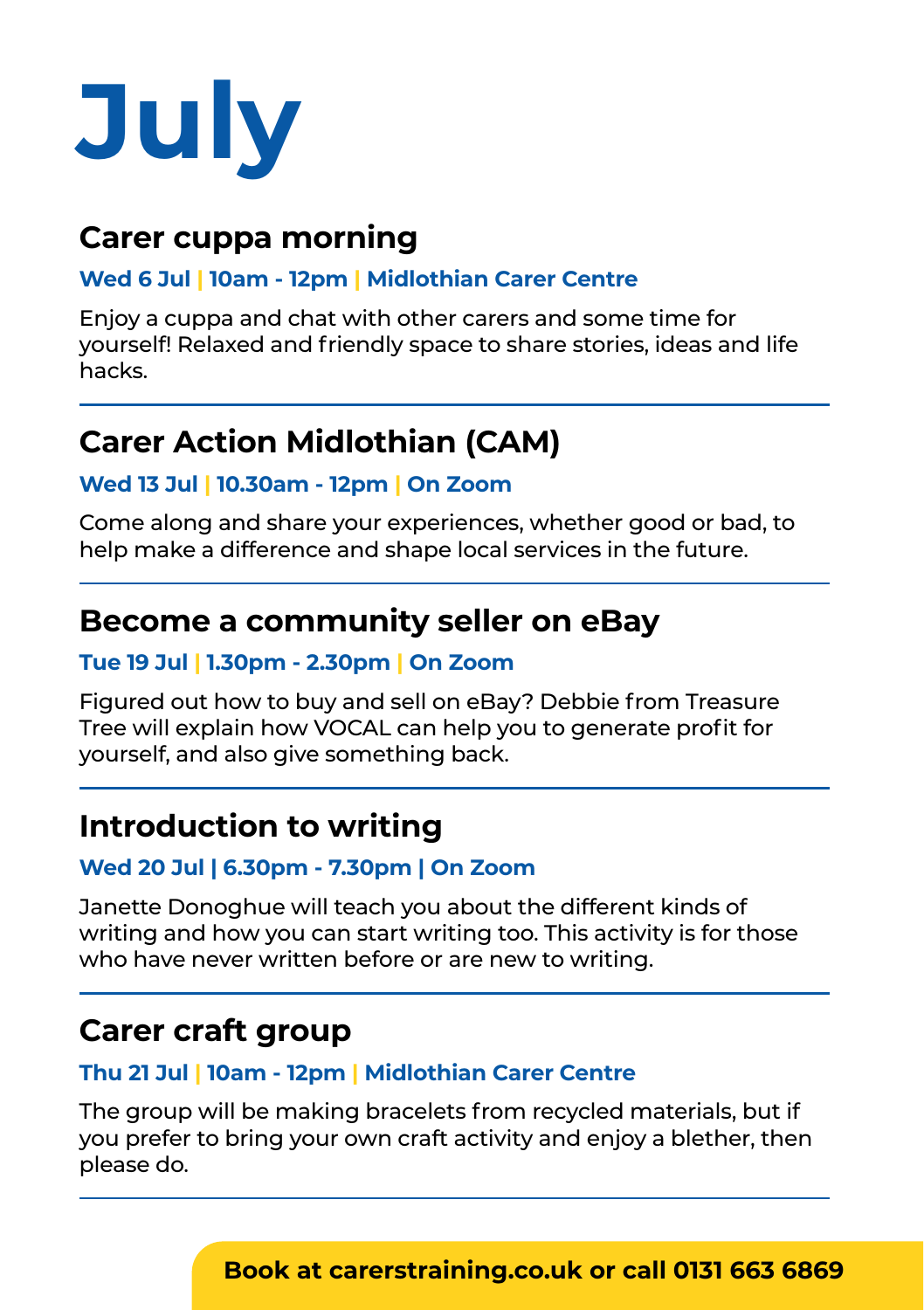# **Midlothian nature group**

#### **Tue 26 Jul | 12pm - 1.30pm | Arniston House**

Come along for a guided tour of Arniston House grounds. Meet with other carers and enjoy being outdoors. Share your ideas, pictures and plan future meet-ups.

### **Parent peer support group**

#### **Wed 27 Jul | 10.30am - 12.30pm | King's Park, Dalkeith**

Meet VOCAL Midlothian staff and other parent carers for a morning in the park, enjoying games and a chat with other local parents.

# **Pétanque with the Rosslyn Rhinos**

#### **Thu 28 Jul | 10.30am - 1pm | Roslin Park**

Join the Rossyln Rhinos and other carers to experience pétanque Often called French boules, pétanque is a perfect low impact exercise involving throwing, bending and walking. However, it also requires team play, concentration and strategy. As long as you can hold and throw a boule, you can play pétanque. No special equipment or clothing are needed. We will supply the boules and show you how to play. Refreshments provided at local cafe after the event.

# **August**

# **Carer morning cuppa**

#### **Wed 3 Aug | 10am - 12pm | Midlothian Carer Centre**

Come along for a cuppa and blether with other carers.

# **Live music with The Tubby Horse Company**

#### **Wed 10 Aug | 1pm - 3.30pm | Newbattle Golf Club**

Join the Tubby Horse Company for an hour of live music and meet with other carers too. Tea, coffee and snacks provided.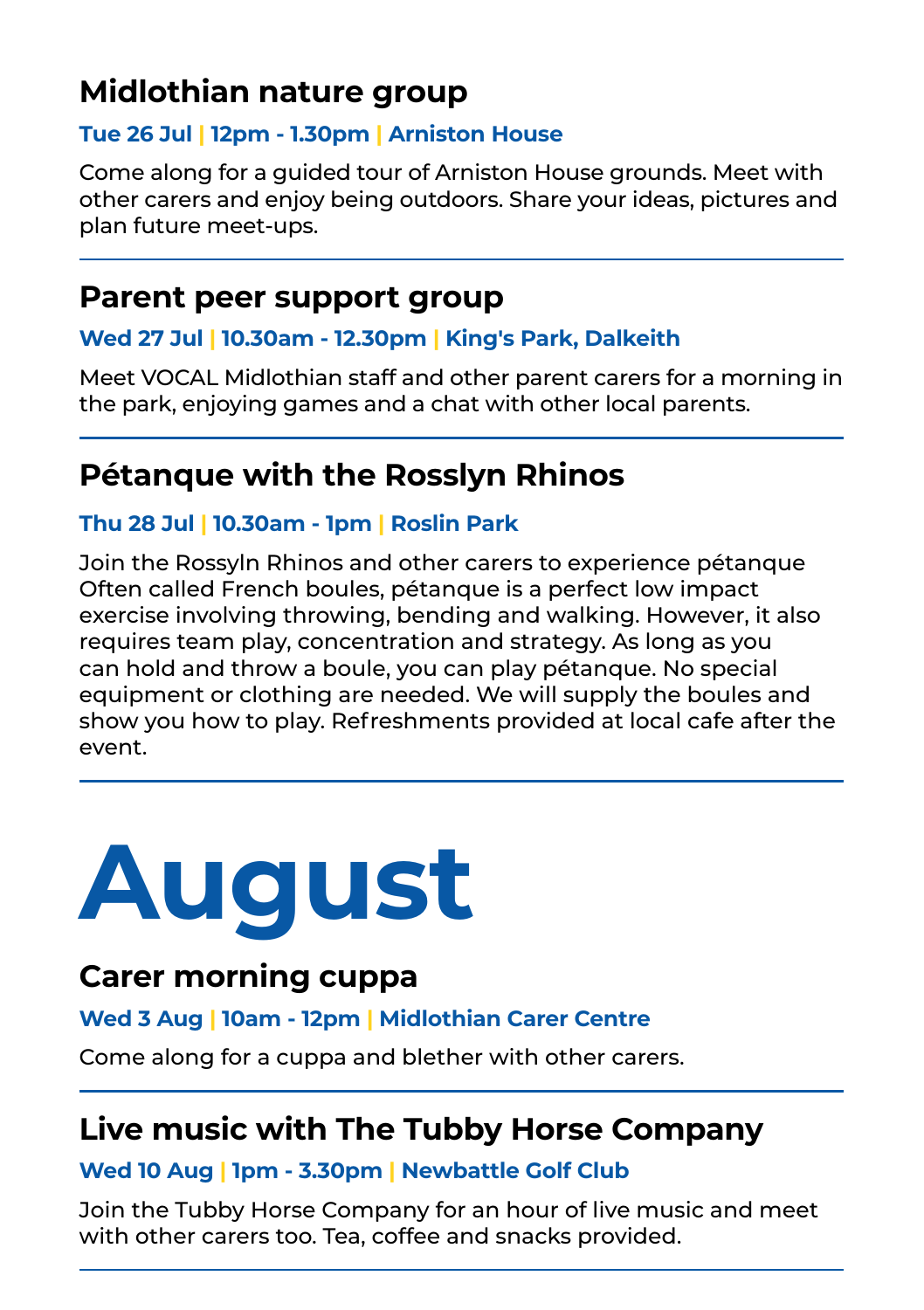# **Parent carer of adults group**

#### **Wed 10 Aug | 6pm - 7.30pm | Midlothian Carer Centre**

An exciting new group created and led by parent carers of adults. The group will cover different topics such as power of attorney. guardianship, housing options, dual caring, substance use issues and volunteering. Discuss issues that matter most to you, and have an opportunity to meet others on a similar journey!

# **Carer craft group**

#### **Thu 18 Aug | 10am - 12pm | Midlothian Carer Centre**

This month we will be making and decorating flowers from recycled materials but if you prefer to bring your own craft and enjoy a blether, then please do.

# **Women's wellbeing workshop - Anam Cara**

#### **Wed 24 Aug | 10am - 1pm | St. John's & King's Park Church**

As women why do we find it so difficult to lead the lives we really want to? What beliefs about ourselves stop us from meeting our needs and caring for ourselves? Anam Cara provides techniques and strategies to ensure you have the skills to improve your wellbeing.

# **Midlothian nature group**

#### **Tue 30 Aug | 12pm - 1.30pm | Dalhousie Castle**

Meet with other local carers interested in nature and enjoy a Birds of Prey Falconry experience.

### **Parent peer support group**

#### **Wed 31 Aug | 7.30pm - 8.30pm | On Zoom**

Enjoy some time for you and meet with other local parent carers for a cuppa and chat. A great group to share knowledge, experiences and ideas.

#### **Book at [carerstraining.co.uk](http://www.carerstraining.co.uk) or call 0131 663 6869**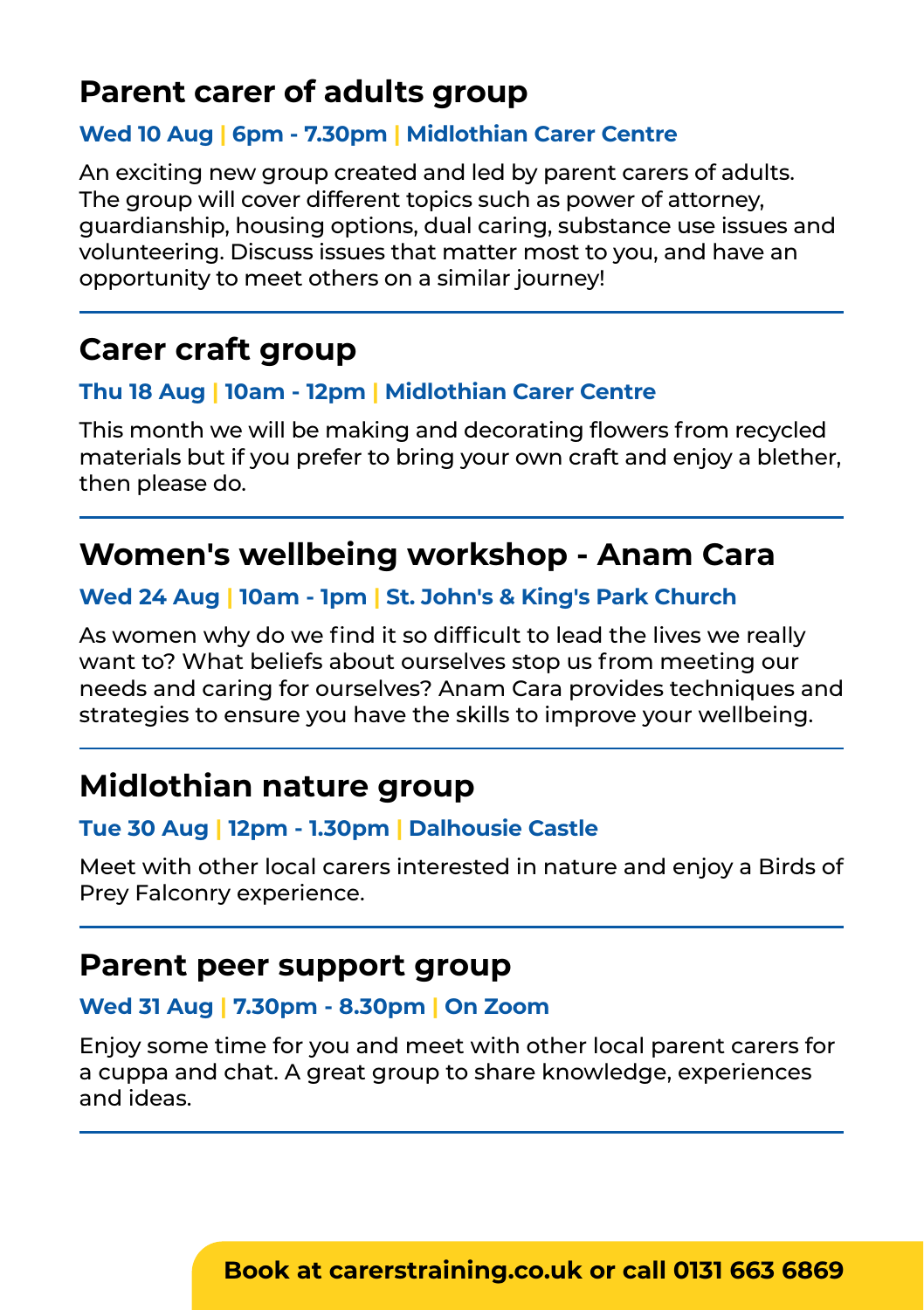# **Dementia day - early intervention**

#### **Wed 31 Aug | 9.30am - 2.30pm | Midlothian Carer Centre**

Do you support someone with early-stage dementia? We will be joined by Michael Huddleston (Alzheimer Scotland Dementia Advisor) and other professionals for a day focused on helping you develop practical and emotional strategies to cope with caring for someone with dementia. We will also share the symptoms and challenges of living with early stage dementia. Lunch provided.

# **September**

# **Young people's mental health first aid**

#### **Thu 1 & Tue 6 Sep | 9.30am - 1.30pm | Midlothian Carer Centre**

Two half-day workshops to learn about the Young People's Mental Health First Aid. Young people's mental health awareness course is for adults who support young people. The course does not train you to become a counsellor or mental health professional. It is designed to teach you to better understand mental health and how it affects young people.

# **Caring in Midlothian**

#### **Tue 6 Sep | 5.30pm - 7pm | Midlothian Carer Centre**

Do you provide support or care for a family member, friend or loved one? At the session, you will find out what support we can offer you in your caring role now and in the future. The session is for new carers or carers whose caring role has changed.

# **Carer morning cuppa**

#### **Wed 7 Sep | 10am - 12pm | Midlothian Carer Centre**

Share stories, ideas, life hacks and even take part in a short quiz.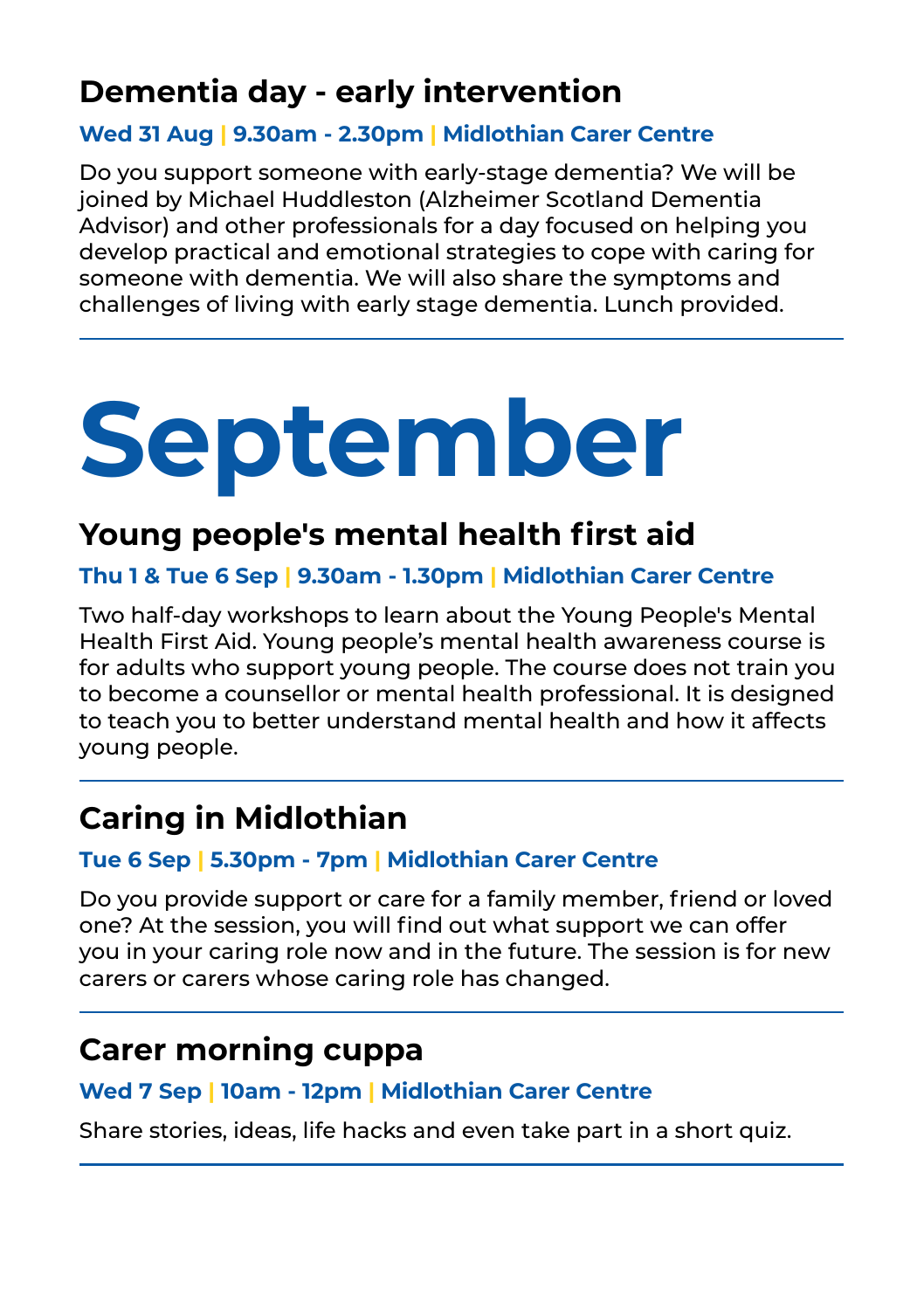# **Carer Action Midlothian (CAM)**

#### **Wed 17 Sep | 10.30am - 12pm | On Zoom**

Engage with other carers and find out how you can shape local services. Raise and discuss issues that are important to you as a carer.

# **Parent carers of adults group**

#### **Wed 14 Sep | 6pm -7.30pm | Midlolthian Carer Centre**

Come along and meet other parent carers of adults on a similar journey and discuss issues that matter to you!

# **Dementia day - later stages**

#### **Wed 21 Sep | 9.30am - 2.30pm | Midlolthian Carer Centre**

Do you support someone with later-stage dementia? We will be joined by Michael Huddleston (Alzheimer Scotland Dementia Advisor) and other professionals for a day focused on helping you develop practical and emotional strategies to cope with caring for someone with dementia. We will also share the symptoms and challenges of living with later stages of dementia. Lunch provided.

# **Carer craft group**

#### **Thu 22 Sep | 10am - 12pm | Midlothian Carer Centre**

This month the group will be making bookatrix cards but if you prefer to bring your own craft and enjoy a blether, then please do.

# **Midlothian nature group**

#### **Tue 27 Sep | 12pm - 1.30pm | Gore Glen Nature Walk**

Exploring nature is a great way to relax. Come along and meet with other carers and enjoy a nature walk.

# **Parent peer support group**

#### **Wed 28 Sep | 10am - 12pm | Midlothian Carer Centre**

A relaxed and friendly group for local parent carers to share knowledge, ideas and hints and tips whilst having a cuppa.

#### **Book at [carerstraining.co.uk](http://www.carerstraining.co.uk) or call 0131 663 6869**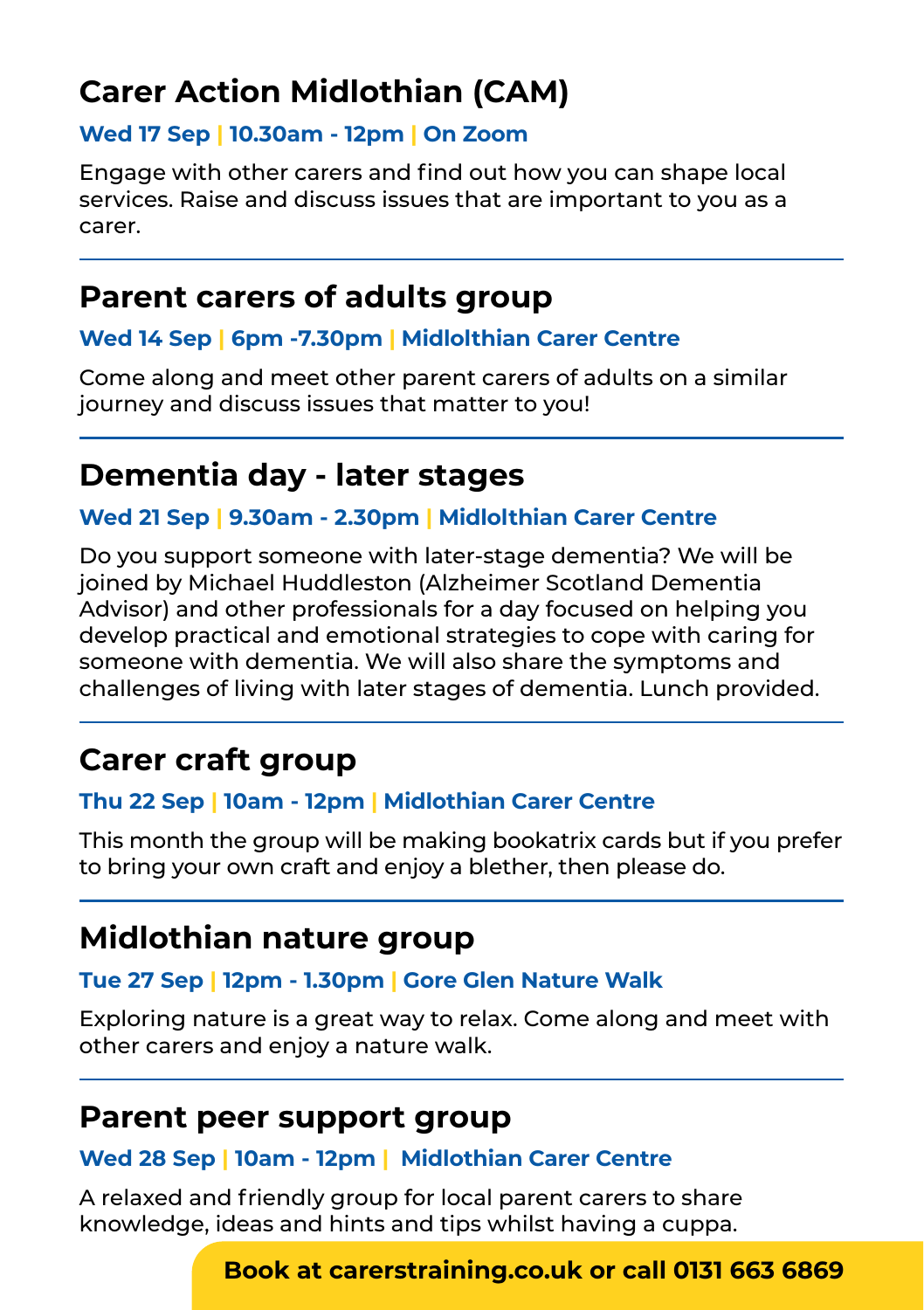# **How do I book?**

We are pleased to share that our Carer Training website has been updated!

You can now create an account, book multiple events and check your bookings. When you register for one of our new events, you will be able to sign up for an account. Please note that your previous bookings will not show in the account area but we still have a record of these.

If you have any questions, please contact our team on [midlothian@vocal.org.uk](mailto:midlothian%40vocal.org.uk?subject=) or call us on 0131 663 6869.

All events are free of charge to carers living or caring for someone in Midlothian.

# **0131 663 6869 midlothia[n@vocal.org.uk](mailto:midlothian%40vocal.org.uk?subject=) [carerstraining.co.uk](https://carerstraining.co.uk)**

We have recently seen an increase in no-shows at our events. We understand that you might not be able to attend and ask that you inform us as soon as you can. This will then enable us to give the place to a carer on our waiting list.

Thank you in advance for your co-operation!